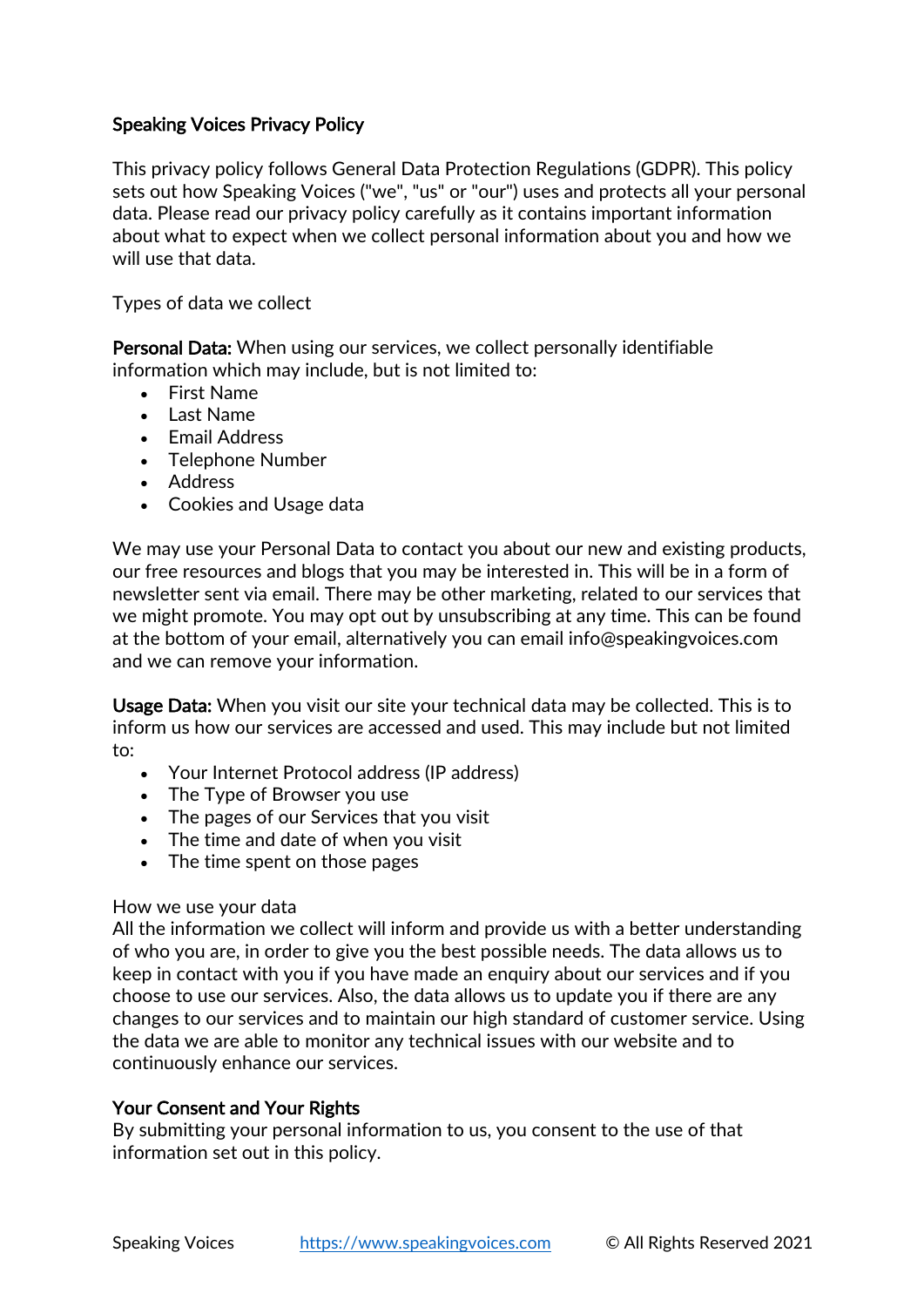You have the right to update or delete the information you have given to us. If the information you have given is inaccurate or incomplete you have the right to rectify this information. You have the right to request a copy of your information details that we have. You also have the right to withdraw your consent at any given time. Children Under the age of 18

If you are under the age of 13, we suggest your parent(s) or guardian(s) should register your interest if you wish to use our services. By asking your parent(s) or guardian(s) to register your interest, they accept the terms of this policy. If you are 13-17 then you can give us permission to use your personal information. We ask that if a child under the age of 13 is attending a session, we advise for the parent(s) or guardian(s) to be present in the room for safeguarding purposes, unless agreed otherwise. All of our voice coaches are DBS and have gone through safeguarding training.

### Retention of Data

Speaking Voices will retain your Personal Data only for as long as its necessary whilst you are using our services. We may need to keep any personal data relating to you for the statutory of 7 years due to legal or financial regulatory reasons - after which the data will be removed.

Speaking Voices will also retain Usage Data for internal analysis purposes. Any usage data we use, will be kept up to 2 years.

### Disclosure of Information

We only disclose personal information if we are required to do so by law. This may be in court or to cooperate with an ongoing investigation from public authorities. As a legal requirement, we have the rights to protect and defend the properties of Speaking Voices. Speaking Voices has a duty to comply with legal obligation in order to protect the personal safety of other users of this service and/or the public.

## Security of Data

The security of your data is really important to us, but whilst we protect your data to our best ability, no method or storage is 100% secure and therefore cannot guarantee its absolute security.

#### Third Party Service Providers

We may employ third party companies and individuals to facilitate our website and to perform website-related services or to assist us in analysing how our website is used.

#### Google Analytics

We use Google Analytics to monitor and analyse the use of our website. Google Analytics tracks and reports website traffic. To view Google's privacy policy click here.

#### Stripe

We offer Stripe as a payment platform to our customers to process payments for our services. We do not store or collect your card payment details. This information is provided directly to our third party payment processors. To view Stripe privacy policy, click here.